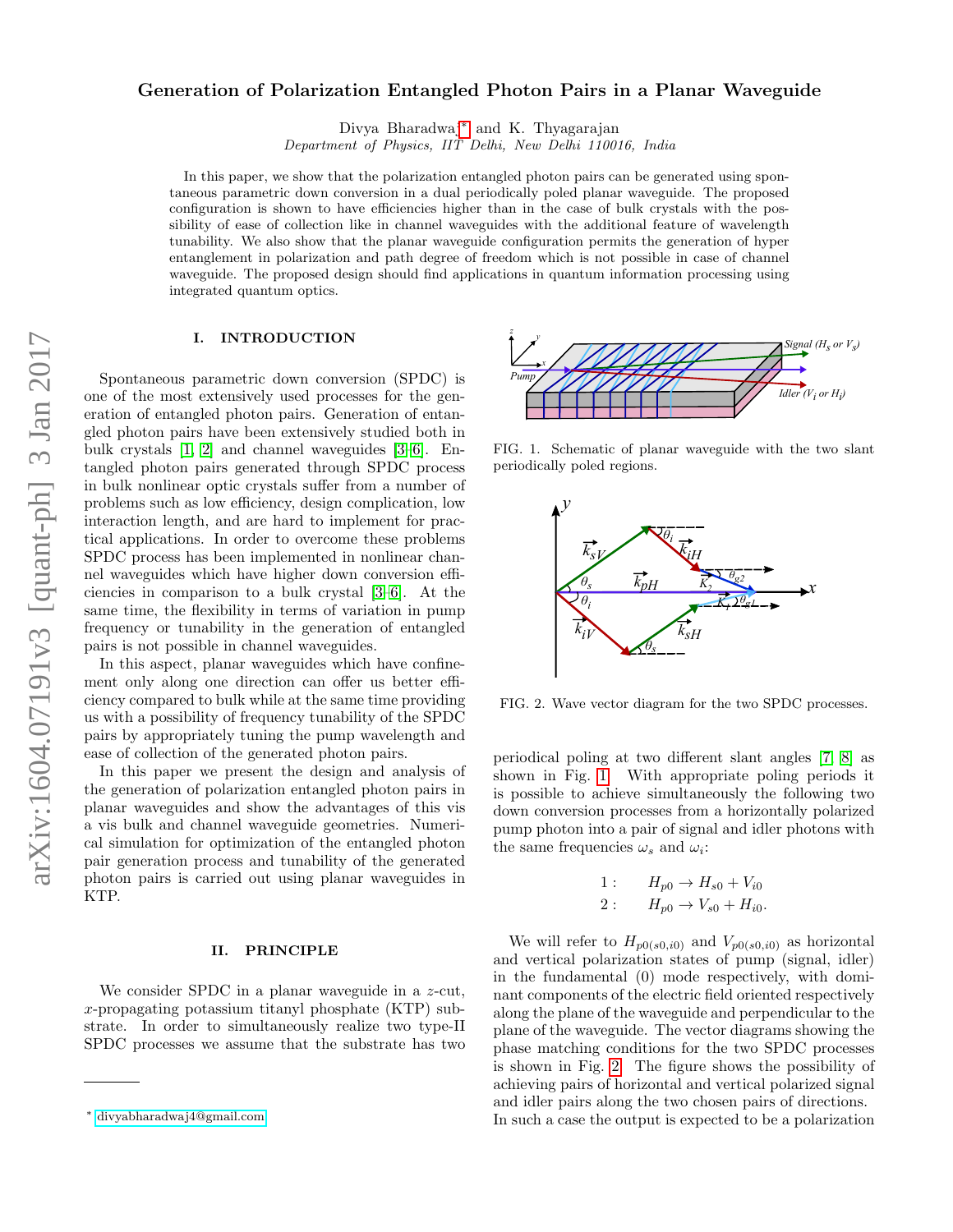entangled state given by (see Sec. [III\)](#page-1-0):

<span id="page-1-2"></span>
$$
|\Psi\rangle = \eta \int d\omega_s \left[ f_{HV} | H_{s0}, V_{i0} \rangle + f_{VH} | V_{s0}, H_{i0} \rangle \right]. \tag{1}
$$

where  $f_{HV}$  and  $f_{VH}$  are coefficients defined in Eqs. [\(10b\)](#page-3-0).

The phase mismatches of the two QPM conditions corresponding to the two processes are given as:

$$
\Delta \vec{k}_1 = \vec{k}_{pH} - \vec{k}_{sH} - \vec{k}_{iV} - \vec{K}_1
$$
 (2a)

$$
\Delta \vec{k}_2 = \vec{k}_{pH} - \vec{k}_{sV} - \vec{k}_{iH} - \vec{K}_2
$$
 (2b)

Here,

$$
\vec{k}_{pH} = \beta_{pH}\hat{x};
$$
\n
$$
\vec{k}_{sH(V)} = \beta_{sH(V)}(\cos\theta_s\hat{x} + \sin\theta_s\hat{y});
$$
\n
$$
\vec{k}_{iH(V)} = \beta_{iH(V)}(\cos\theta_i\hat{x} + \sin\theta_i\hat{y});
$$
\n
$$
\vec{K}_j = K_j(\cos\theta_{gj}\hat{x} + \sin\theta_{gj}\hat{y})
$$
\n(2c)

where it is assumed that the signal and idler pairs corresponding to the two orthogonal polarizations appear along the same angle as shown in Fig. [2.](#page-0-2) As shown in Fig. [2,](#page-0-2)  $k_{pH}$  is the horizontally polarized pump wave vector along the x - axis;  $k_{sH(V)}$  and  $k_{iH(V)}$  are the wave vectors corresponding to the horizontally (vertically) polarized signal and idler modes making angles  $\theta_s$  (emission angle of signal) and  $\theta_i$  (emission angle of idler) respectively with x -axis;  $\overrightarrow{K_1}$  and  $\overrightarrow{K_2}$  are the grating vectors making angles  $\theta_{g1}$  and  $\theta_{g2}$  with x- axis respectively. In Eq. [\(2c\)](#page-1-1),  $\beta_{\alpha m} = 2\pi \frac{n_{\alpha m}}{\lambda_{\alpha}}$  is the propagation constant, where  $\alpha = p, s, i$  for pump, signal and idler respectively;  $m = H, V$  for the horizontal and vertical polarization respectively;  $\lambda_{p(s,i)}$  is the pump (signal, idler) wavelength and  $n_{\alpha m}$  is the effective indices at different frequencies and polarization.

The phase mismatches corresponding to the  $x$  and  $y$ components for the two processes are given by:

$$
\Delta k_x^{(HV)} = \beta_{pH} - \beta_{sH} \cos \theta_s - \beta_{iV} \cos \theta_i - K_1 \cos \theta_{g1}
$$
\n(3a)

$$
\Delta k_y^{(HV)} = \beta_{sH} \sin \theta_s + \beta_{iV} \sin \theta_i - K_1 \sin \theta_{g1} \tag{3b}
$$

$$
\Delta k_x^{(VH)} = \beta_{pH} - \beta_{sV} \cos \theta_s - \beta_{iH} \cos \theta_i - K_2 \cos \theta_{g2}
$$
\n(3c)

$$
\Delta k_y^{(VH)} = \beta_{sV} \sin \theta_s + \beta_{iH} \sin \theta_i - K_2 \sin \theta_{g2} \tag{3d}
$$

In order that the output state defined by Eq. [\(1\)](#page-1-2) is a polarization entangled state, the signal and idler pairs in the two processes have to appear at the same pair of angles i.e. direction of emission of horizontally and vertically polarized signal (or idler) must be same (see Fig. [1\)](#page-0-1). With a proper design of waveguide geometry and  $\text{QPM}$  slant gratings the coefficients  $f_{HV}$  and  $f_{VH}$  can be made equal, thus providing the possibility of producing maximally entangled state with maximum efficiency in a planar waveguide.

We will show in Sec. [IV](#page-3-1) that down conversion process implemented in planar waveguide has higher efficiency and enhanced pair rate in comparison to bulk nonlinear crystal. We will also show that by an appropriate choice of the angle made by the grating vectors, it is possible to satisfy the quasi phase matching conditions corresponding to both components and thus achieve high efficiency SPDC into planar waveguide modes of the waveguide. In addition, we will show that by changing the pump wavelength, it is possible to generate different frequency pairs of entangled photons which will exit at different angles  $(\theta_s, \theta_i)$  thus providing us the tunability of the SPDC process.

## <span id="page-1-0"></span>III. ANALYSIS

<span id="page-1-1"></span>In this section we will provide a description of SPDC process in a periodically poled single moded planar waveguide at signal and idler wavelength for generation of polarization entangled photon pairs.

We consider a pump to have a Gaussian transverse profile of beam waist  $W_p$  along the y-direction and traveling along the x-direction in a dual periodically poled planar waveguide with the optic axis along  $z$ - axis(Fig. [1\)](#page-0-1). We assume the pump to be described by a classical field as it is assumed to be strong. Thus the electric field at pump is given by:

<span id="page-1-3"></span>
$$
\vec{E}_{pH} = \frac{1}{2} \left[ \xi_{pH}(\vec{r}, t) + \xi_{pH}^*(\vec{r}, t) \right]
$$
 (4a)

$$
\xi_{pH}(\vec{r},t) = A_{p0}u_p(x,y,z)e^{i(k_p\mu x - \omega_p t)}
$$
(4b)

Here,  $u_p(x, y, z)$  represents the spatial distribution of pump described as:

$$
u_p(x, y, z) = \left(\frac{1}{\sqrt{\mu}}\right) \exp\left(-\frac{y^2}{\mu W_p^2}\right) \Psi_p^{(H)}(z)
$$

<span id="page-1-4"></span>where,  $\mu = 1 + i \frac{2x}{k_{pH}W_p^2}$ and,  $A_{p0}$  is the amplitude of pump given as:

$$
A_{p0}=\left(\frac{2}{\pi}\right)^{\frac{1}{4}}\sqrt{\frac{2P_{p}}{W_{p}c\epsilon_{0}n_{pH}}}
$$

<span id="page-1-5"></span>where,  $P_p$  is the pump power,  $\epsilon_0$  is the free space permittivity and c is the speed of light in vacuum.

The quantized electric fields at signal and idler corresponding to different polarization are represented by the following equations:

$$
\hat{E}_{s(i)m} = \frac{1}{2} \left[ \hat{\xi}_{s(i)m}(\vec{r}, t) + \hat{\xi}_{s(i)m}^{\dagger}(\vec{r}, t) \right]
$$
(5a)

$$
\hat{\xi}_{s(i)m}(\vec{r},t) = i \sum_{m=H,V} \sum_{l} \sum_{\vec{k}_{s(i)m}^{(l)}} \sqrt{\frac{2\hbar\omega_{s(i)}}{(n_{s(i)m}^{(l)})^2 \epsilon_0 A}} \Psi_{s(i)l}^{(m)}(z) \times e^{i(\vec{k}_{s(i)m}^{(l)}, \vec{r}_t - \omega_{s,it})} \hat{a}_{s(i)m}(\vec{k}_{s(i)m}^{(l)})
$$
 (5b)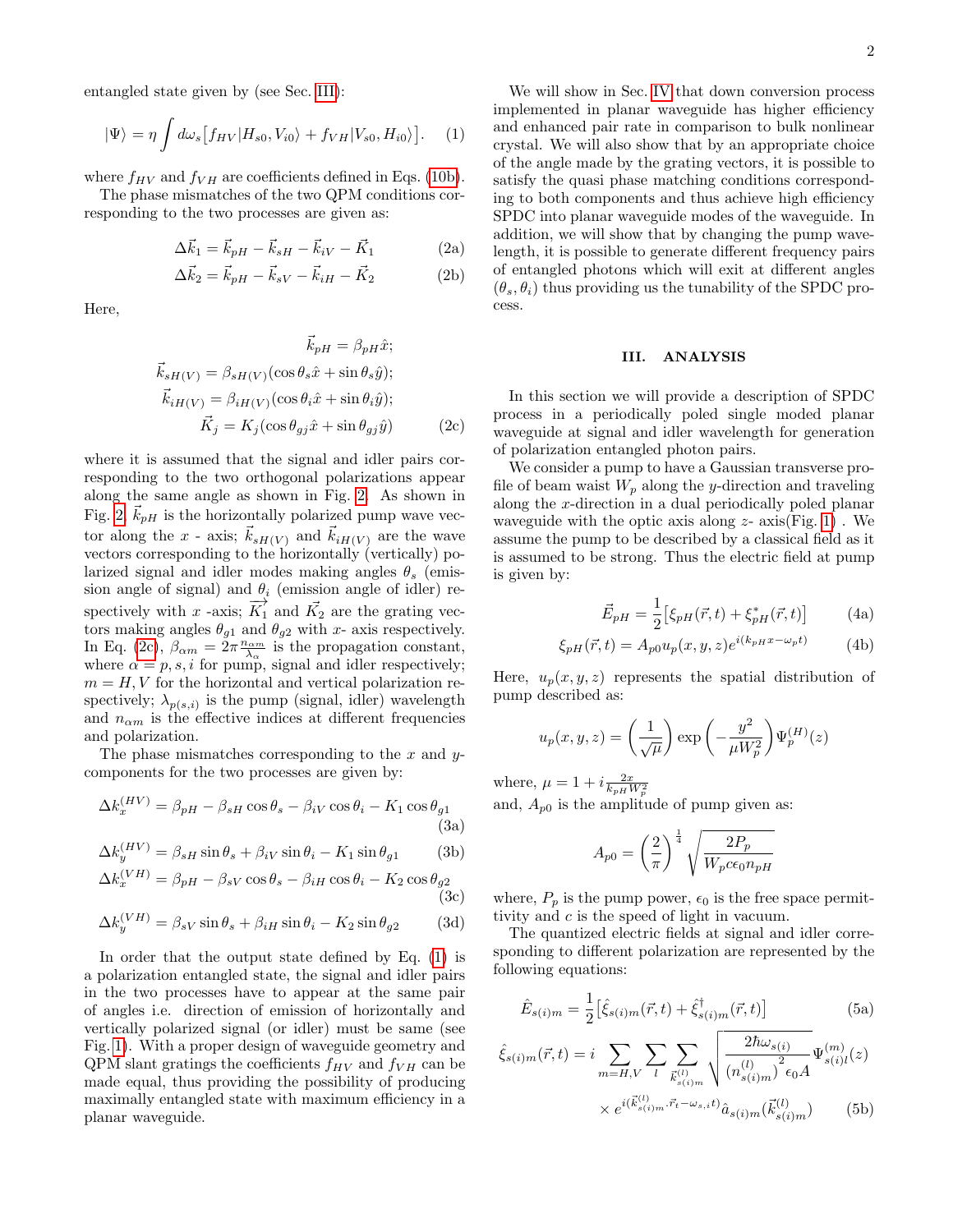Since we are considering the single moded planar waveguide at signal and idler wavelength, thus,  $l = 0$ and hence by putting  $\vec{k}_{s(i)m}^{(0)} = \vec{k}_{s(i)m}, n_{s(i)m}^{(0)} = n_{s(i)m}$ and  $\hat{a}_{s(i)m}(\vec{k}_{s(i)m}^{(0)}) = \hat{a}_{s(i)m}(\vec{k}_{s(i)m})$ , we get

$$
\hat{\xi}_{s(i)}(\vec{r},t) = i \sum_{m=H,V} \sum_{\vec{k}_{s(i)m}} \sqrt{\frac{2\hbar\omega_{s(i)}}{n_{s(i)m}^2 \epsilon_0 A}} \Psi_{s(i)0}^{(m)}(z)
$$

$$
\times e^{i(\vec{k}_{s(i)m}^{(l)} \cdot \vec{r}_t - \omega_{s,i}t)} \hat{a}_{s(i)m}(\vec{k}_{s(i)m})
$$
(5c)

Here,  $\vec{k}_{s(i) m} = (k_{s(i)}^{(m)})$  $\binom{m}{s(i)x}, k_{s(i)y}^{(m)}), \omega_{p,s,i}$  are pump, signal and idler frequencies,  $\ddot{A} = L_x L_y$ ;  $L_x$  and  $L_y$  are the length of the quantization volume along the  $x$  and  $y$  directions respectively,  $\hat{a}_{s(i)m}$  and  $\hat{a}_{s(i)m}^{\dagger}$  represent the annihilation and creation operators of the generated signal (idler) photons of transverse wave vectors  $\vec{k}_{s(i)m}$  corresponding to fundamental spatial mode and the  $m = H, V$  polarization and  $\psi_{n(s)}^{(m)}$  $p(s,i)$ <sub> $p(s,i)$ </sub> $i$  is the normalized modal field profile for pump (signal, idler) along the  $z$  direction of the  $H$ and V-polarized *l*-modes such that  $\int |\psi_{n(s)}^{(m)}|$  $|_{p(s,i)l}^{(m)}|^2 dz = 1.$ We have abbreviated  $\vec{r} = (x, y, z)$  and  $\vec{r}_t = (x, y)$  for denoting the three and two dimensional position vectors respectively.

The interaction Hamiltonian is given by [\[9](#page-6-6)[–11\]](#page-6-7)

<span id="page-2-1"></span>
$$
\hat{H}_{int}(t) = \frac{-\epsilon_0}{2} \iiint d(x, y) \left(\xi_{pH} \hat{\xi}_{sm}^{\dagger} \hat{\xi}_{in}^{\dagger} + h.c.\right) dxdydz
$$
\n(6a)

where,  $h.c.$  represents Hermitian conjugate,  $d$  is the nonlinear coefficient and  $L$  is the length of crystal along the propagation axis  $\hat{x}$ . Here, spatial dependence of d is included to take into account the peridoic poling of crystal. Substituting Eqs. [\(4b\)](#page-1-3) and [\(5c\)](#page-2-0) in Eq. [\(6a\)](#page-2-1), we get the following expression for the interaction Hamiltonian:

$$
\hat{H}_{int}(t) = \frac{\sqrt{\pi}W_pLA_{p0}d_{eff}\hbar\sqrt{\omega_s\omega_i}}{A} \sum_{\substack{m,n=H,V\\m\neq n}} \sum_{\vec{k}_{sm},\vec{k}_{in}} \left[\frac{I_z^{(mn)}}{n_{sm}n_{ii}}\right]
$$
\n
$$
\times \phi_{mn}(\vec{k}_{sm},\vec{k}_{in})e^{i(\omega_p-\omega_s-\omega_i)t}\hat{a}_{sm}^{\dagger}(\vec{k}_{sm})\hat{a}_{in}^{\dagger}(\vec{k}_{in}) + h.c.\right]
$$
\n(6b)

Here,  $d_{eff}$  is the effective nonlinear coefficent and  $\phi_{mn}(\vec{k}_{sm}, \vec{k}_{in})$  is the phase matching function given as:

$$
\phi_{mn}(\vec{k}_{sm}, \vec{k}_{in}) = \exp\left(-\frac{(\Delta k_y^{(mn)} W_p)^2}{4}\right) \times \operatorname{sinc}\left(\frac{\Delta k^{(mn)} L}{2}\right) e^{i\frac{\Delta k^{(mn)} L}{2}} \quad (7a)
$$

where,

$$
\Delta k_y^{(mn)} = k_{sy}^{(m)} + k_{iy}^{(n)} - K_j \sin \theta_{gj}
$$
  
\n
$$
\Delta k^{(mn)} = \Delta k_x^{(mn)} - \frac{(\Delta k_y^{(mn)})^2}{2k_{pH}}
$$
  
\n
$$
= k_{pH} - k_{sx}^{(m)} - k_{ix}^{(n)} - K_j \cos \theta_{gj} - \frac{(\Delta k_y^{(mn)})^2}{2k_{pH}}
$$
  
\n
$$
k_{s(i)x}^m = \beta_{s(i)m} \cos \theta_{s(i)}; k_{s(i)y}^m = \beta_{s(i)m} \sin \theta_{s(i)}
$$

<span id="page-2-0"></span> $I_z^{(mn)}$  is the overlap integral between the fundamental modes of pump, signal and idler for  $m, n = H, V$  and  $m \neq n$ , and is described by:

$$
I_z^{(mn)} = \int \Psi_{p0}^{(H)}(z) (\Psi_{s0}^{(m)}(z))^* (\Psi_{i0}^{(n)}(z))^* dz \tag{7b}
$$

Now, in accordance with the interaction picture, the overall output state is given as:

<span id="page-2-3"></span>
$$
|\Psi\rangle = |0_s, 0_i\rangle + \frac{1}{i\hbar} \int dt \hat{H}_{int}(t)|0_s, 0_i\rangle
$$
  
=  $|0_s, 0_i\rangle + |\Psi_1\rangle$  (8)

The  $|0_s, 0_i\rangle$  state correspond to vacuum state i.e. no signal and idler photon.

Now, replacing  $\sum_{(\vec{k}_{sm}, \vec{k}_{in})} \rightarrow \frac{A^2}{(2\pi)}$  $\frac{A^2}{(2\pi)^4} \int d\vec{k}_{sm} \int d\vec{k}_{in}$  and  $d\vec{k}_{sm}$  =  $\frac{n_{s(i)m}}{c}$  $\frac{c^{(i)m}}{c}d\omega_s dk^{(m)}_{sy}$  and assuming pump to be monochromatic with a single frequency,  $\omega_p = \omega_s + \omega_i$ , we get the overall normalized two photon entangled state (neglecting the vacuum state) as:

<span id="page-2-2"></span>
$$
|\Psi_1\rangle = \frac{\eta}{i} \int d\omega_s [C_{HV}(\omega_s) \hat{a}_{sH}^\dagger \hat{a}_{iV}^\dagger + C_{VH}(\omega_s) \hat{a}_{sV}^\dagger \hat{a}_{iH}^\dagger]|0_s, 0_i\rangle
$$
  
= 
$$
\frac{\eta}{i} \int d\omega_s [C_{HV}|H_{s0}, V_{i0}\rangle + C_{VH}|V_{s0}, H_{i0}\rangle].
$$
 (9a)

where,

$$
C_{mn}(\omega_s) = \sqrt{\omega_s(\omega_p - \omega_s)} I_z^{(mn)} \iint \phi_{mn}(\vec{k}_{sm}, \vec{k}_{in}) dk_{sy}^{(m)} dk_{iy}^{(n)}
$$
(9b)

$$
\eta = \frac{Ad_{eff}L W_p A_{p0}}{2\sqrt{\pi}(2\pi c)^2}
$$
\n(9c)

The wave function given by Eq. [\(9a\)](#page-2-2) describes the general two - photon SPDC state i.e. entire field emerging from planar waveguide into free space. However, in order to obtain the entangled photon state along the two chosen pair of angles  $\theta_s$  and  $\theta_i$  in the x-y plane, the output state is coupled into channel waveguide and thus, the coefficient  $C_{mn}$  is integrated within a range of  $\theta_{s(i)} \pm \delta\theta$ ; where,  $\delta\theta$  is determined by width of the channel waveguide positioned at an angle  $\theta_{s(i)}$ . Thus the two photon entangled state along an angle is given as:

$$
|\Psi_2\rangle = \frac{\eta}{i} \int d\omega_s [f_{HV}|H_{s0}, V_{i0}\rangle + f_{VH}|V_{s0}, H_{i0}\rangle].
$$
\n(10a)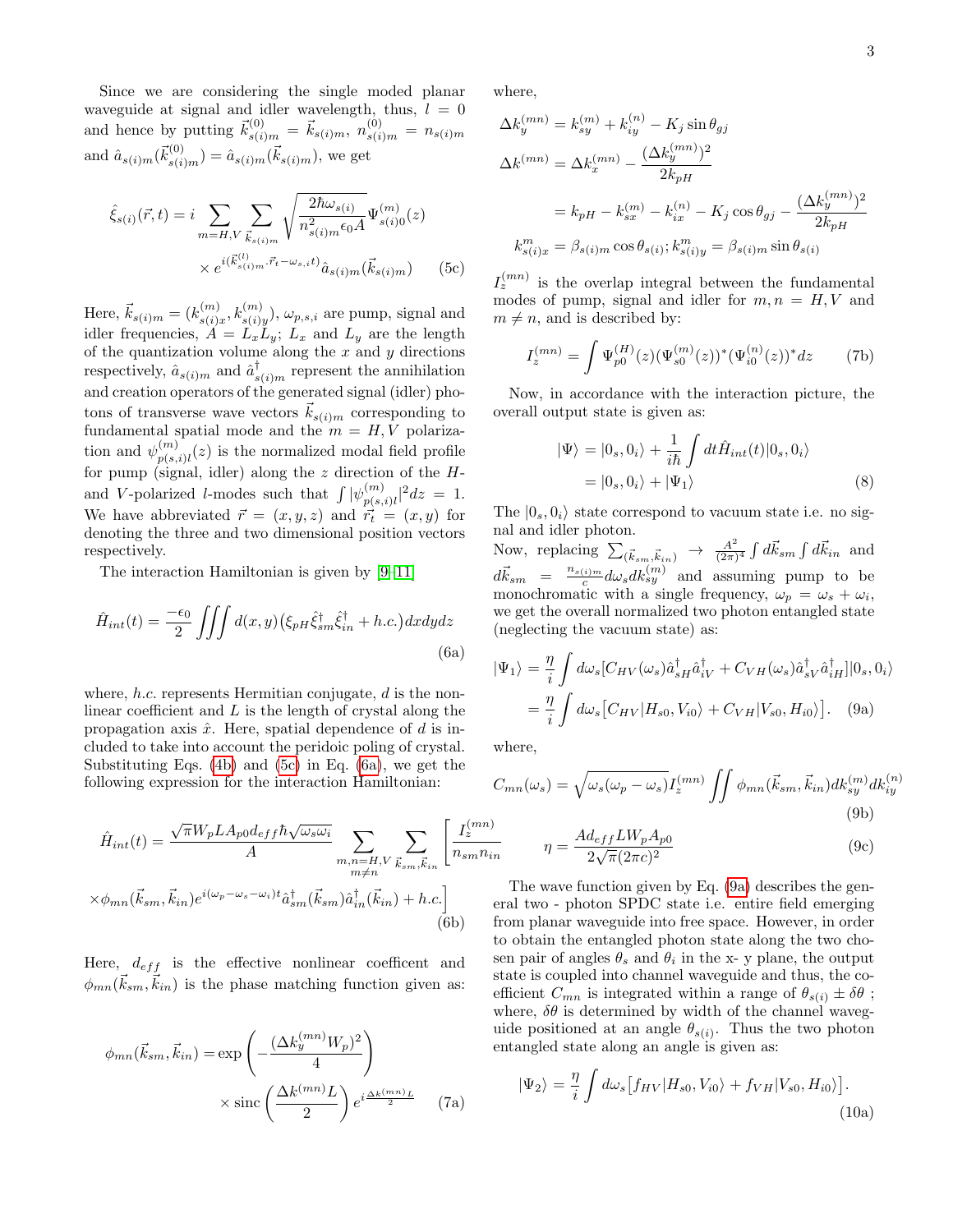Here,

$$
f_{mn}(\omega_s) = \sqrt{\omega_s(\omega_p - \omega_s)} I_z^{(mn)} \beta_{sm} \beta_{in}
$$

$$
\times \int_{\theta_s - \delta\theta}^{\theta_s + \delta\theta} \int_{\theta_i - \delta\theta}^{\theta_i + \delta\theta} \phi_{mn} d\theta_s d\theta_i \qquad (10b)
$$

The concurrence E, an entanglement monotone, can be calculated as [\[12–](#page-6-8)[14\]](#page-6-9):

$$
E = \frac{2\left|\int d\omega_s \left[f_{HV}(\omega_s)f_{VH}^*(\omega_s)\right]\right|}{\int d\omega_s[\left|f_{HV}(\omega_s)\right|^2 + \left|f_{VH}(\omega_s)\right|^2]\right]}
$$
(11)

The output state will be maximally (polarization) entangled state for  $E = 1$  i.e.  $|f_{HV}(\omega_s)| = |f_{VH}(\omega_s)|$ ;  $\forall \omega_s$ or using a narrow - band wavelength filter to limit the range of  $\omega_s$  and will be generated with maximum efficiency for  $\Delta k_y^{(mn)} = 0$  and  $\Delta k_x^{(mn)} = 0$ ;  $m, n = H, V$  and  $m \neq n$ .

Next, we derive an expression for the power of signal generated in planar waveguide through type - II SPDC process and for this, we will follow the same approach as mentioned in Ref. [\[10,](#page-6-10) [15\]](#page-7-0). We first calculate the transition rate using the Fermis Golden Rule. To calculate the transition rate, we need to find the density of states.

The number of  $H(V)$  - polarized signal and  $V(H)$  polarized idler states in the element  $d^2\vec{k}_{sH(V)}d^2\vec{k}_{iV(H)}$  is given as:

$$
dN_{1(2)} = \frac{A^2}{(2\pi)^4} d^2 \vec{k}_{sH(V)} d^2 \vec{k}_{iV(H)} \tag{12a}
$$

Therefore, the density of states in planar waveguide is given as:

$$
\rho_{1(2)}^{(P)} = \frac{A^2 n_{sH(V)} n_{iV(H)}}{(2\pi)^4 \hbar c^2} dk_{sH(V)y} dk_{iV(H)y} d\omega_s \quad (12b)
$$

Thus, the transition rate for the  $j = 1$  and 2 processes is:

$$
T_{1(2)} = \frac{2\pi}{\hbar} |\langle H(V)_s, V(H)_i | \hat{H}_{int} |0_s, 0_i \rangle|^2 \rho_{1(2)}^{(P)} \qquad (12c)
$$

The  $|H(V)_s, V(H)_i\rangle = \hat{a}_s^{\dagger}$  $_{sH(V)}^{\dagger} \hat{a}_{i}^{\dagger}$  $\prod_{iV(H)}^{\dagger} |0_s, 0_i\rangle$  state corresponds to final state having one signal and one idler photon corresponding to the fundamental spatial modes in horizontal (vertical) and vertical (horizontal) polarization respectively.

The down converted signal power in a frequency interval,  $d\omega_s$  or wavelength interval,  $d\lambda_s$  is,  $dP_s = \hbar \omega_s T$ . Thus, we get the following expression for signal power for  $m, n = H, V$  and  $m \neq n$ :

$$
dP_s^{(mn)} = 2(2\pi)^{3/2} \frac{\hbar c d^2 P_p L^2 W_p \left(I_z^{(mn)}\right)^2}{\epsilon_0 n_{pH} n_{sm} n_{in} \lambda_s^4 \lambda_i} \times \iint dk_{iy}^{(n)} dk_{sy}^{(m)} |\phi_{mn}|^2 d\lambda_s \quad (13)
$$

The radiated signal power in bulk,  $dP_s^{(B)}$  is given as [\[9\]](#page-6-6):

$$
dP_{s1(2)}^{(B)} = \frac{2\hbar c d^2 P_p L^2 W_p^2 I_{B1(2)}}{\epsilon_0 n_{pH} n_{sH(V)} n_{iV(H)} \lambda_s^4 \lambda_i} d\lambda_s \tag{14}
$$

<span id="page-3-0"></span>where,

$$
I_{B1(2)} = \iiint \exp\left(-\frac{(\Delta K_{y1(2)}^2 + \Delta K_{z1(2)}^2)W_p^2}{2}\right)
$$

$$
\operatorname{sinc}^2\left(\frac{\Delta K_{x1(2)}L}{2}\right)dk_{iy}dk_{iz}dk_{sy}dk_{sz}
$$

 $\Delta K_{xj}$ ,  $\Delta K_{yj}$  and  $\Delta K_{zj}$  is the phase mismatch along the x, y and z directions respectively for  $j = 1$  and 2 processes in bulk .

In order to make coefficients  $f_{HV}$  and  $f_{VH}$  to be equal, periodic poling of substrate is needed. For generation of polarization entangled photon pairs through type-II collinear  $( $1^{\circ}$ )$  and non-degenerate SPDC process we require two linear QPM gratings to satisfy the two longitudinal phase matching conditions only but for non collinear emission  $(1)$ <sup>o</sup>) of polarization entangled photon pairs, either two slanted periodical poling of substrate or one slanted periodical poling of substrate in addition to one linear QPM grating is needed to satisfy all the four QPM conditions simultaneously. Also, the transverse phase matching condition dictates that if the emission angle of signal is in first quadrant then idler emission angles must be in fourth quadrant and vice versa. It may also be worth mentioning here that if the two slant grating are used then they must be aligned in two opposite directions with respect to propagation axis  $\hat{x}$  in order to satisfy the two transverse phase matching conditions simultaneously for non collinear emission.

In planar waveguide, an angular degree of freedom is available with respect to the phase matching conditions of the two processes (see Eqs.  $(3a) - (3d)$  $(3a) - (3d)$  $(3a) - (3d)$ ), so that tuning of the pump wavelength leads to the generation of maximally entangled photon pairs having specific combinations of signal and idler wavelengths emitted along a particular pair of emission angles. In contrast, channel waveguides in nonlinear materials can confine light in both transverse directions, implying a restriction to only one translation degree of freedom, i.e. the propagation direction of the interacting photons, so no angular degree of freedom is available and thus tunability of generated photon pairs is not possible.

In addition, in the case of planar waveguides signal and idler photons are physically separated and so there is no need of any device to separate them unlike in the case of channel waveguide.

## <span id="page-3-1"></span>IV. NUMERICAL SIMULATIONS

In order to validate our analysis, we present numerical results for an ion exchanged potassium titanyl phosphate (KTP) [\[16,](#page-7-1) [17\]](#page-7-2) planar waveguide of depth,  $d = 2.0 \mu m$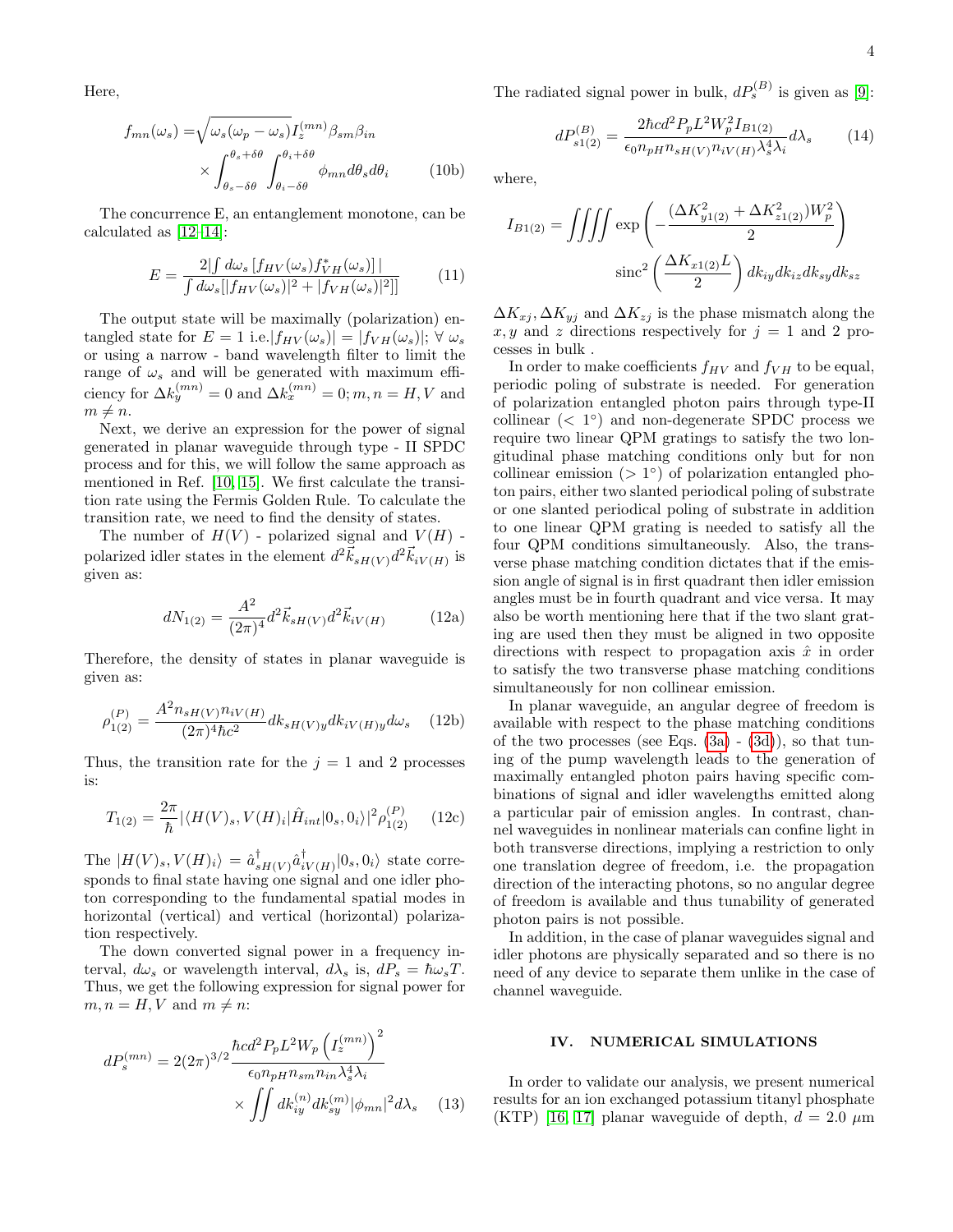

<span id="page-4-0"></span>FIG. 3. Cross sectional view of the planar waveguide

with a step index refractive profile. For the numerical simulations, the values of the KTP substrate refractive indices  $(n_s)$  for different wavelengths and different polarizations were calculated using Sellmeier equations given in [\[18\]](#page-7-3) and the refractive index difference  $(\Delta n)$  for a waveguide is taken to be 0.02 [\[16\]](#page-7-1).

We have carried out the modal analysis [\[19\]](#page-7-4) for planar waveguide of depth,  $d$  (Fig. [3\)](#page-4-0) to calculate the eigenmodes and thus, obtained the propagation constant of Hpolarized and V -polarized fundamental mode at pump, signal and idler wavelength by solving eigenvalue equation of TE mode and TM mode respectively.

Using the modal field distributions of the  $H$ - and  $V$ polarized fundamental mode of pump, signal and idler so evaluated from modal analysis of planar waveguide, we have calculated the overlap integrals defined by Eq. [\(7b\)](#page-2-3) and it is found that the overlap integrals for both the processes are almost equal.

We first demonstrate that the production rate of the down converted photon pairs generated through SPDC process in a periodically poled KTP (PPKTP) planar waveguide is more than in periodically poled bulk KTP nonlinear crystal. For this, we consider a type-II collinear and non-degenerate SPDC process assuming a 405 nm pump beam of  $W_p = 100 \mu m$  beam waist with a pump power of 1 mW in a PPKTP of length,  $L = 10$  mm. The variation of signal power density with signal wavelength is shown in Fig. [4\(](#page-4-1)a) for periodically poled planar waveguide of grating period,  $\Lambda = 9.0 \mu$ m. Fig. [4\(](#page-4-1)b) shows the power density in case of periodically poled bulk substrate with QPM grating period,  $\Lambda = 10.06 \ \mu \text{m}$  (this period is different from the waveguide case as in this case the effective index is just the bulk index of the substrate).

It can be seen from Figs.  $4(a)$  and  $4(b)$  that signal power density in the planar waveguide is larger by a factor of about 10 compared to that in bulk which in turn leads to higher rate of generation of SPDC pairs in planar waveguide in comparison to bulk.

Next, we compare the signal power density vs emission angles for both planar waveguide and bulk crystals for a collinear phase matching at a pump and signal wavelength of 405 nm and 807 nm respectively. From Figs. [5\(](#page-4-2)a) and [5\(](#page-4-2)b) , we can see that the signal power density for planar waveguide is much larger (∼300 times) than that of bulk.



<span id="page-4-1"></span>FIG. 4. Variation of signal power density with wavelength in (a) planar waveguide (b) bulk



<span id="page-4-2"></span>FIG. 5. Variation of signal power density with emission angles in (a) planar waveguide (b) bulk. In case of bulk cyrstal, signal power density is calculated at a zero polar angle ( $\phi =$ 0). Notice the highly different scales for efficiencies in the two cases.

Now, we show the generation of polarization entangled photon pairs through type II non collinear and nondegenerate SPDC process in KTP having one linear grating and one slant periodic domain reversal grating. We calculate the photon flux in an angular region of  $\pm 0.034°$ (corresponding to 6  $\mu$ m wide channel waveguide) along an appropriate pairs of signal and idler emission angles.

Simulations have been carried out for generation of maximally entangled photon pairs for a pump wavelength of 405 nm, pump beam waist,  $W_p = 100 \mu m$ , signal emission angle,  $\theta_s = 2.5^{\circ}$  and waveguide parameters as: waveguide length = 10 mm; depth = 2.0  $\mu$ m. We opti-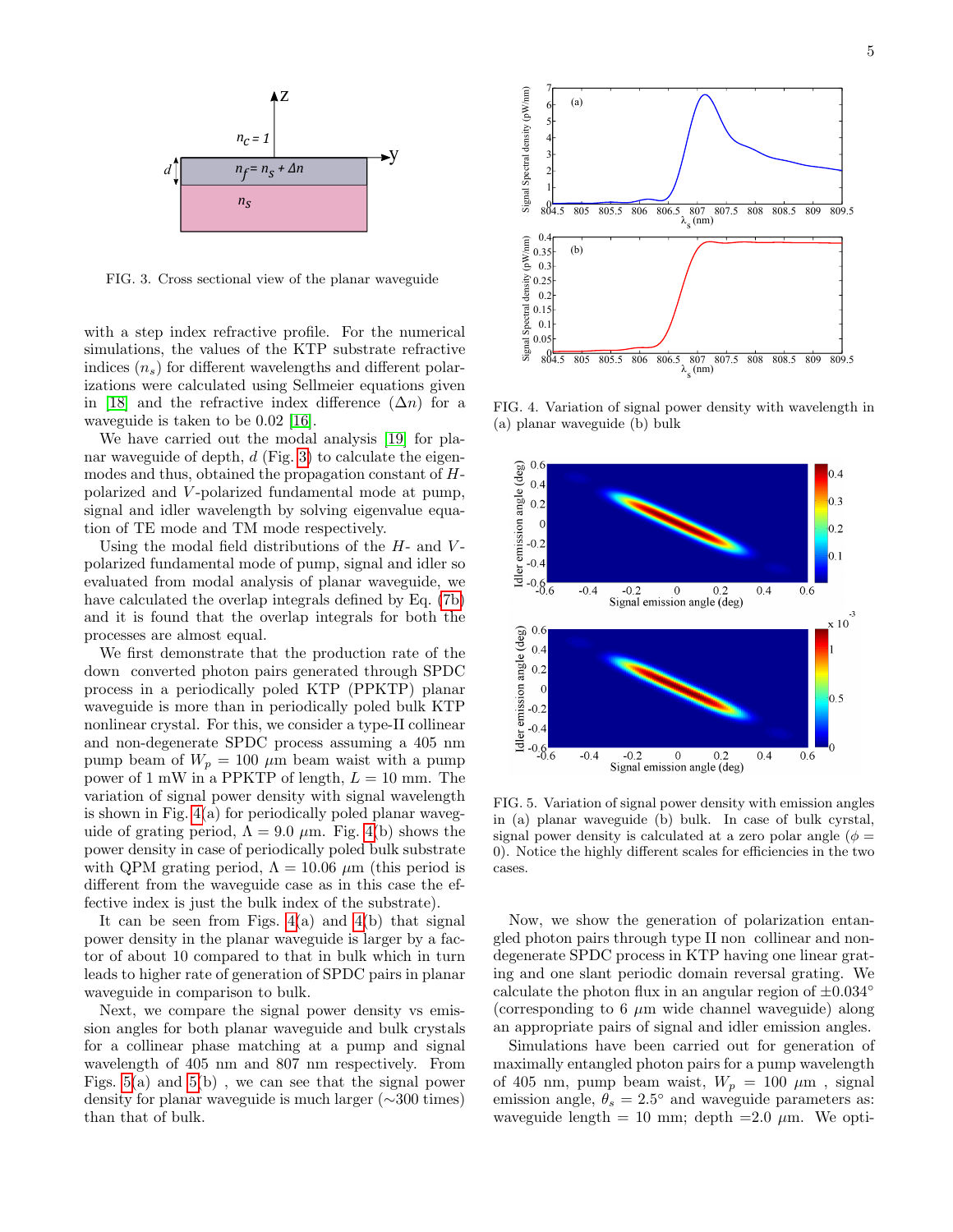

<span id="page-5-0"></span>FIG. 6. Plot of output spectra for two processes as a function of signal wavelength for a pump wavelength (a) 405 nm (b) 406 nm

mize the signal wavelength and idler emission angle for slant grating angle,  $\theta_{g1} = 0^{\circ}$  which dictates the conservation of transverse phase matching function of process 1. Thus the conservation of transverse QPM condition of process 1 for signal wavelength,  $\lambda_s = 807$  nm corresponds to  $\theta_i = -(\theta_s - 0.1)$ . Now, we chose the QPM grating period of first grating  $= 8.62 \mu m$ , period of second grating = 8.75  $\mu$ m and slant grating angle,  $\theta_{g2} = -4.64^{\circ}$  so that the QPM conditions for both the processes can be simultaneously satisfied and the polarization entangled photon pairs appear with maximum probability along the pair of angles  $(\theta_s, \theta_i) = (2.5^\circ, -2.4^\circ)$  corresponding to the pair of wavelengths  $(\lambda_s, \lambda_i) = (807 \text{ nm}, 813.02 \text{ m})$ nm)(see Fig.  $6(a)$ ). It can be seen from Fig.  $6(a)$  that the two processes have overlapping spectra with identical bandwidths of 1.3 nm. Thus,  $|f_{HV}(\omega_s)| = |f_{VH}(\omega_s)|$ over an entire region of spectral overlap and this leads to maximally entangled state with a concurrence, E=1.

In context to the tunability of generated photon pairs in planar waveguide, we study generation of entangled photon pairs at different wavelengths along different pairs of angles using different pump wavelengths but with same gratings.Figure [6\(](#page-5-0)b) shows the normalized output spectra at the signal wavelength corresponding to both of the SPDC processes for pump wavelength of 406 nm. It can be seen that by changing the pump wavelength to 406 nm entangled photon pairs can be generated with maximum efficiency for the wavelength pair of  $(\lambda_s, \lambda_i)$  $= (808.92 \text{ nm}, 815.01 \text{ nm})$  at a different angle pair of  $(\theta_s, \theta_i) = (2.94^{\circ}, -2.84^{\circ})$ . Thus by using a narrow band wavelength filter at the signal wavelength of 808.92 nm, we can obtain entangled photon pairs at the output with E≈0.96 for a filter bandwidth of 0.1 nm. It is worth noting here that even by changing the pump wavelength by 1 nm maximally polarization entangled state can still be



<span id="page-5-1"></span>FIG. 7. Variation of concurrence, E as function of signal emission angles

generated along the different pair of emission angles.

It may be worth mentioning here that the entangled photons pairs can also be generated for higher emission angles with larger tunability of generated photon pairs by changing the grating periods but at a cost of efficiency of generated photon pairs.

Now, in order to demonstrate the feature of tunability we plot the concurrence as a function of signal emission angles with idler emission angles,  $\theta_i = -(\theta_s - 0.1)$ for three different pump wavelengths(see Fig. [7\)](#page-5-1). It can be clearly seen from Fig. [7](#page-5-1) that the photons are maximally entangled for different pump wavelength at different emissions angles exhibiting the tunability of the design.

It is worth to emphasize here that in the case of channel waveguides, in view of the phase matching condition any change in pump wavelength by as much as 0.1 nm leads to reduction in SPDC process and does not lead to generation of maximally entangled photon pairs.

Figure [8](#page-6-11) shows a possible implementation of the proposal in integrated optic form. At the end of the planar waveguide section channel waveguides can be positioned at appropriate angles as per the design to which the generated photon pairs can get coupled (much like in the case of arrayed waveguide gratings used in optical fiber communication[\[20\]](#page-7-5)). The output of the channel waveguides can be coupled to optical fibers for further processing. Depending on the pump wavelength different wavelength pairs of entangled signal and idler wavelengths will exit from different pairs of channel waveguides.

In addition to this, planar waveguide configuration with appropriate QPM gratings can also lead to generation of hyper entangled state which are simultaneously entangled in polarization as well as in path degree of freedom. Such a state is defined as:

<span id="page-5-2"></span>
$$
|\psi_3\rangle = \left[|s_I, i_{II}\rangle + |s_{II}, i_I\rangle\right] \otimes \left[|H_{s0}, V_{i0}\rangle + |V_{s0}, H_{i0}\rangle\right]
$$
\n(15)

Here, s and i correspond to signal and idler and the subscripts I and II corresponds to the path I and path II making an angle  $\theta_s$  and  $\theta_i$  with the pump beam direction respectively.

As an example, we demonstrate here the generation of hyper - entangled photon pairs at 807 nm and 813.02 nm from a pump beam of wavelength 405 nm excited in a fun-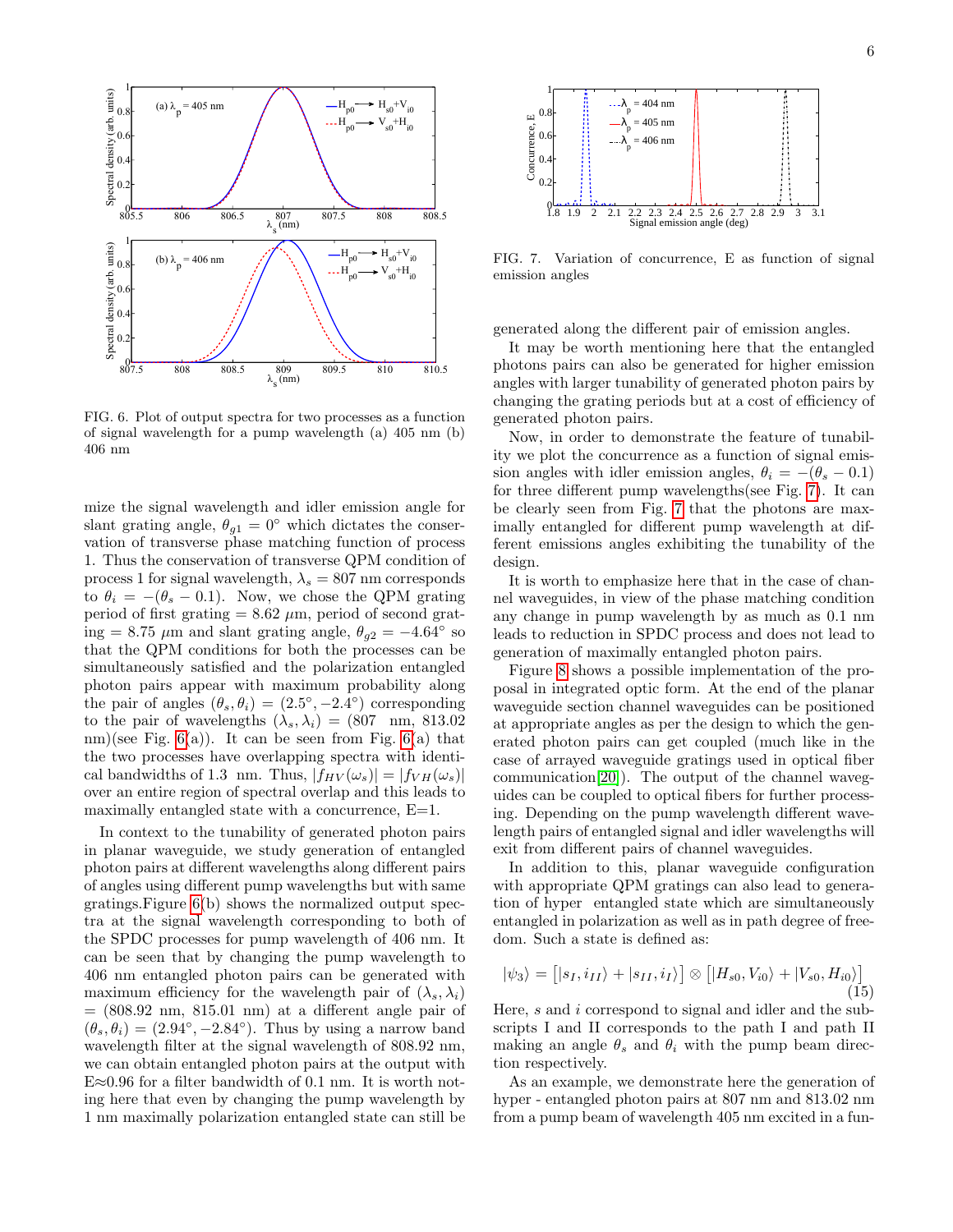

<span id="page-6-11"></span>FIG. 8. Top view of the waveguide design for generating and collecting of polarization entangled photon pairs. Here, region (I) is a planar waveguide with two slant QPM gratings for generating different polarization entangled stats by changing the pump wavelength states and region (II) shows the collection of photon pairs along the different channel waveguide



<span id="page-6-12"></span>FIG. 9. Output spectra as a function of emission angles

damental modes in a planar waveguide of depth 2.0  $\mu$ m.

- <span id="page-6-0"></span>[1] P. G. Kwiat, K. Mattle, H. Weinfurter, A. Zeilinger, A. V. Sergienko, and Y. Shih, "New High-intensity source of polarization-entangled photon pairs," Phys. Rev. Lett.75, 4337 (1995).
- <span id="page-6-1"></span>[2] P. G. Kwiat, E. Waks, A. G. White, I. Appelbaum, and P. H. Eberhard, "Ultra bright source of polarizationentangled photons," Phys. Rev. A60, R773 (1999).
- <span id="page-6-2"></span>[3] S. Tanzilli, H. De Riedmatten, H. Tittel, H. Zbinden, P. Baldi, M. De Micheli, D. B. Ostrowsky, N. Gisin,"Highly efficient photon-pair source using periodically poled lithium niobate waveguide, " Electron. Lett. 37, 28 (2001).
- [4] K. Sanaka, K. Kawahara, and T. Kuga, "New High-Efficiency Source of Photon Pairs for Engineering Quantum Entanglement," Phys. Rev. Lett.86, 5620 (2001).
- [5] K. Banaszek, A. B. URen, and I. A. Walmsley, "Generation of correlated photons in controlled spatial modes by downconversion in nonlinear waveguides, Opt. Lett.26, 1367 (2001).
- <span id="page-6-3"></span>[6] C. E. Kuklewicz, M. Fiorentino, G. Messin, F. N. C. Wong, and J. H. Shapiro, "High-flux source of polarization-entangled photons from a periodically poled KTiOPO4 parametric down-converter," Phys. Rev. A69, 013807 (2004).

For gratings of periods 9.0  $\mu$ m and 9.08  $\mu$ m having periodical poling parallel to propagation direction, we show the variation of the normalized output spectra as a function of emission angle. It can be inferred from Fig. [9](#page-6-12) that polarization entangled photon pairs can be simultaneously generated over a range of angles of  $-0.4^{\circ}$  to  $0.4^{\circ}$ and can be generated with maximum efficiency at the pairs of emission angles  $0.1^{\circ}$  and  $-0.1^{\circ}$  corresponding to path I and path II respectively where the two curve intersect as shown by the dotted vertical lines in Fig. [9.](#page-6-12) The state of the photon pairs generated in the pairs of paths is given by Eq. [\(15\)](#page-5-2).

#### V. CONCLUSION

We have shown that planar waveguides provide us an optimized configuration for generation of polarization entangled photon pairs using SPDC with efficiencies higher than for bulk with the possibility of ease of collection like in channel waveguides with the additional feature of tunability. Such a design should find applications in integrated quantum optics. We have also shown that the planar waveguide configuration with appropriate QPM gratings can also lead to generation of hyper entangled state unlike in case of channel waveguide.

#### ACKNOWLEDGMENTS

The work of D.B. was supported by Ministry of Human Resource Department (MHRD), New Delhi, under the Senior Research Fellow (SRF) scheme.

- <span id="page-6-4"></span>[7] Y. Sasaki, A. Yuri, K. Kawase, and H. Ito, "Terahertzwave surface-emitted difference frequency generation in slant-stripe-type periodically poled LiNbO 3 crystal," Appl. Phys. Lett.81, 3323 (2002).
- <span id="page-6-5"></span>[8] W.Q. Zhang, "Group-velocity-matched optical parametric oscillator in tilted quasi-phase-matched gratings," Opt. Commun.252 (2005).
- <span id="page-6-6"></span>[9] D. A. Kleinman, "Theory of optical parametric noise," Phys. Rev. 174, 10271041 (1968)
- <span id="page-6-10"></span>[10] K. Koch, E. C. Cheung, G. T. Moore, S. H. Chakmakjian, and J. M. Liu, "Hot Spots in Parametric Fluorescence with a Pump Beam of Finite Cross Section," IEEE J. of Quantum Electron. 31 769 (1995).
- <span id="page-6-7"></span>[11] Divya Bharadwaj, K. Thyagarajan, Michal Karpinski, and Konrad Banaszek, "Generation of higherdimensional modal entanglement using a three-waveguide directional coupler, " Phys. Rev. A91, 033824 (2015).
- <span id="page-6-8"></span>[12] S. Hill and W. K. Wootters, "Entanglement of a pair of quantum bits, "Phys. Rev. Lett.78, 5022 (1997).
- [13] W. K. Wootters, "Entanglement of formation of an arbitrary state of two qubits," Phys. Rev. Lett.80, 2245(1998).
- <span id="page-6-9"></span>[14] Dongpeng Kang, Arthur Pang, Yuxiang Zhao, and Amr S. Helmy, "Two-photon quantum state engineering in nonlinear photonic nanowires," J. Opt. Soc. Am. B 31,